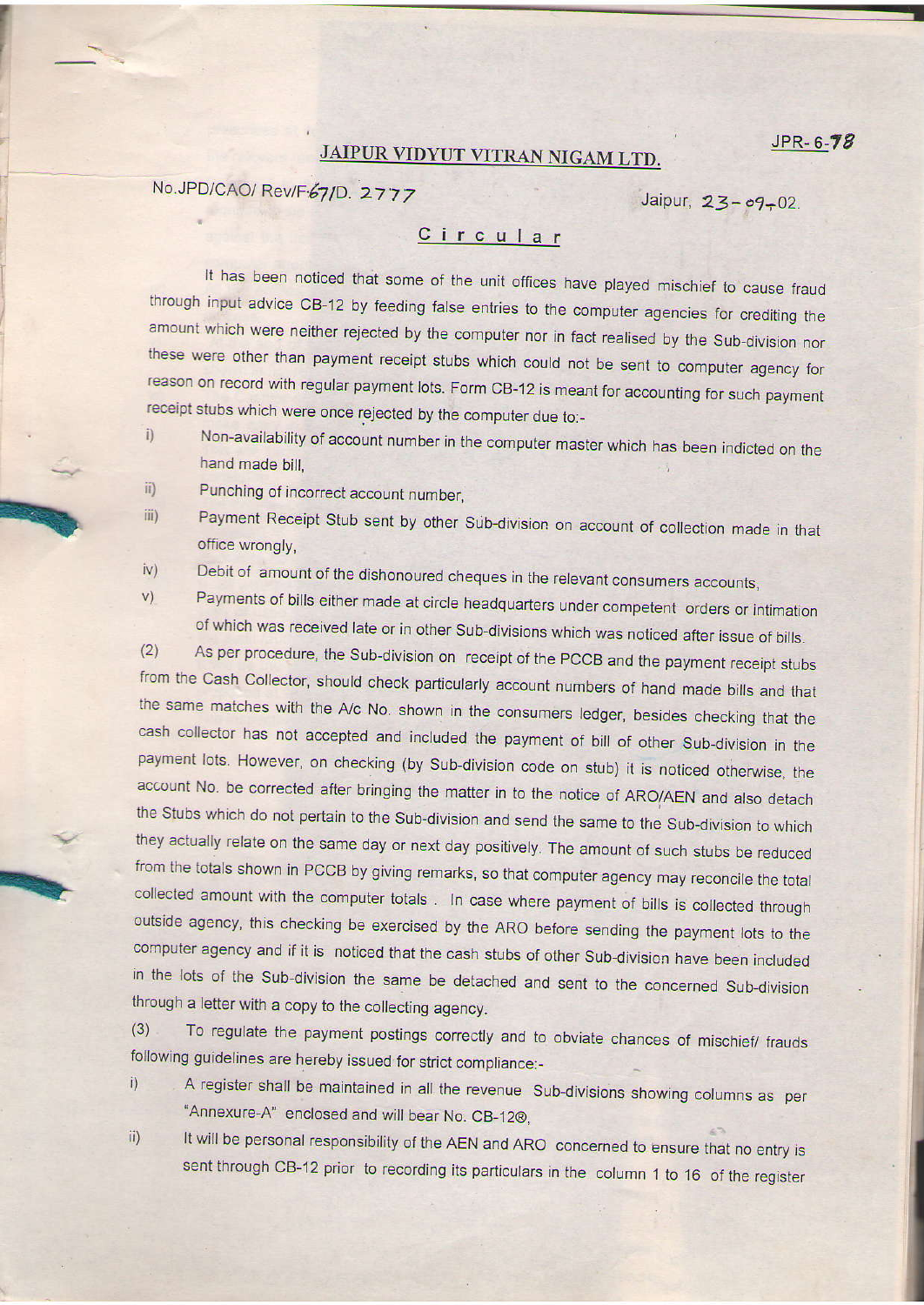prescribed at item ( i) above. While filling up the above columns, it may be ensured from the relevant records that credit of these entries have not been accorded earlier.

- Column 1 to 8 of the register must be completed immediately after noticing the cases required to be sent through CB-12 whereas entries from column 9 to 16 shall be made against the item already entered from column  $1$  to 8, at the time of sending advice to computer agencies,
- All the entries sent through CB-12 will be invariably prepared using double side carbon process. v)
- At the end of entries made in CB-12, total No. of entries and their amount shall also be shown in figures as well as in words positively, v)
- The Cashier after making entries of dis-honoured cheque in remittance register shall also make entry in this register to get the amount debited in consumer's account with DPS. This will facilitate watching number of times the cheques were dis-honoured of a specific consumer vi)
- The payment collected at Circle Headquarters or other place under competent orders, the intimation of which received from such offices will be entered in the register and such  $VII)$ intimation be sent through CB-12 to computer agency for posting,
- viii) It will also be a personal responsibility of the AEN & ARO concerned to keep the carbon copy of used CB-12 in their safe custody to produce the same as and when demanded by the audit /authorities,
- $\overline{r}$  It will be the prime responsibility of the internal audit wing to check entries of the register proposed at item ( i) above during the audit of the Sub-division,

of above. "bouJh. The inspecting officers as well as audit wing will keep a close watch over the compliance

By order,

 $552$ (A.K.Jain) **Chief Accounts Officer** 

Copy to the following for information and necessary action:-

- $1<sub>1</sub>$ The Whole Time Director, Jaipur Discom, Jaipur.
- 2.

**light of the control** 

iii)

I

i<br>in 1992<br>in 1993<br>in 1994

- 3. The FA& CAO, Jaipur Discom, Jaipur.<br>The Dy. Chief Engineer(O&M), Jaipur Discom, Jaipur.
- 4. The Superintending Engineer(O&M), Jaipur Discom,<br>The Executive Engineer(O&M), Jaipur Discom,
- 5. The Executive Engineer(O&M), Jaipur Discom,<br>distribute among AENs/AROs under his jurisdiction.
- 6. The Sr. Accounts Officer/Accounts Officer( ), Jaipur Discom

 $\sqrt{1}$  $47322$ 

**Chief Accounts Officer**